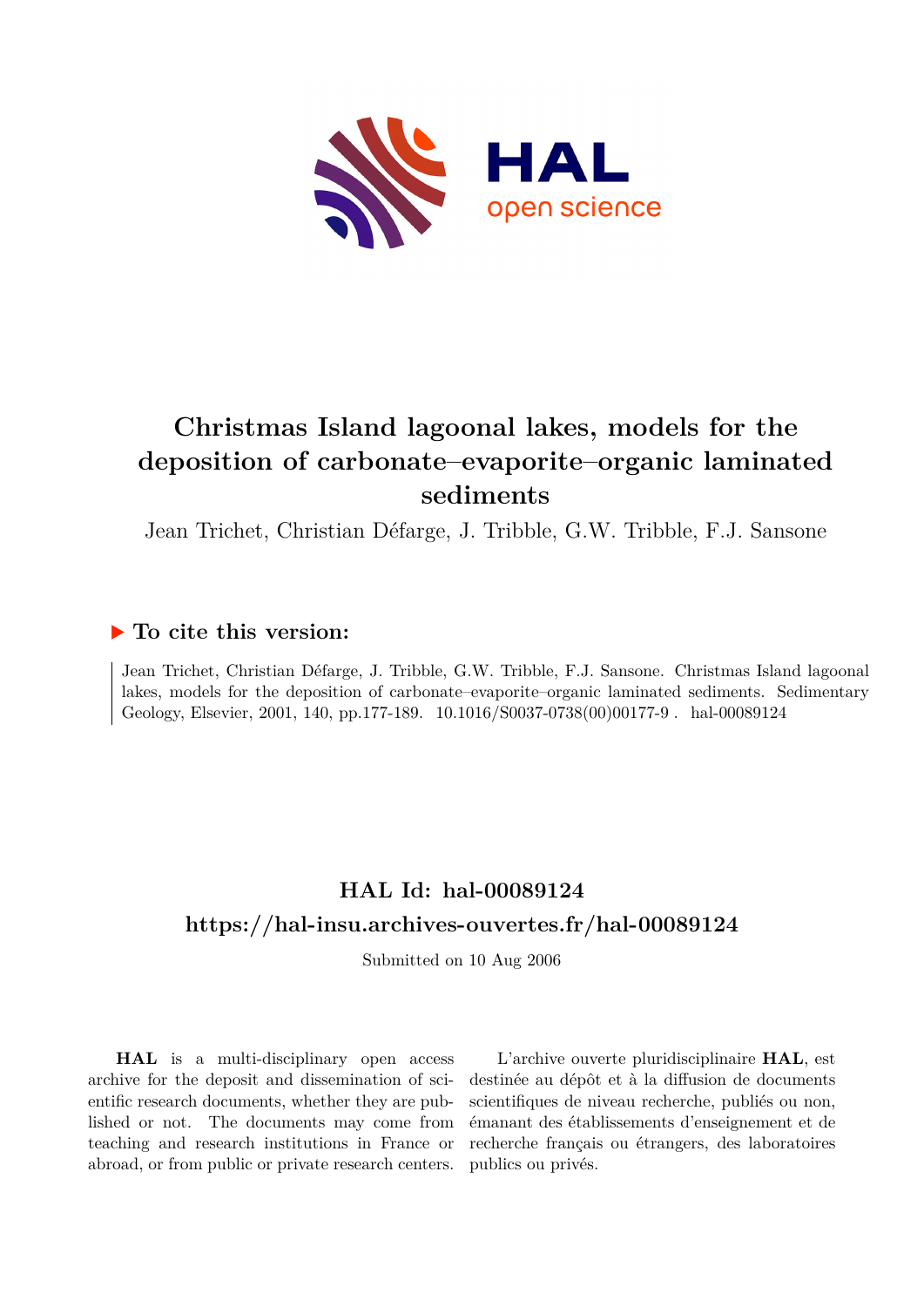## **Christmas Island lagoonal lakes, models for the deposition of carbonate–evaporite–organic laminated sediments**

**J.** Trichet<sup>a</sup>, C. Défarge<sup>a, 1</sup>, J. Tribble<sup>b, 2</sup>, G. Tribble<sup>b, 3</sup> and F. Sansone <sup>b, 4</sup>

a Laboratoire de Géologie de la Matière Organique, Université d'Orléans, U.M.R. 6531 du CNRS, BP 6759, F-45067 Orléans Cedex 2, France <sup>b</sup> Oceanography Department, University of Hawaii, 1000 Pope Road, Honolulu, HI 96822, USA

## **Abstract**

The atoll of Christmas Island (now known as Kiritimati) in the Kiribati Republic (Central Pacific) lies at about 2°N in the intertropical convergence zone. Much of the surface area of the atoll (ca.  $360 \text{ km}^2$ ) is occupied by numerous lakes in which carbonate, evaporite (calcium sulfate, halite) and organic layers are deposited. Observations suggest that deposition of these different laminae is controlled by climatic and biologic factors. It is thought that periodic climatic variations, such as El Niño-Southern Oscillations (ENSO) events which bring heavy rainfall to the atoll, result in the succession of the precipitation of carbonate minerals (during periods after dilution of hypersaline waters by heavy rains), followed by evaporitic minerals (carbonate, calcium sulfate, halite) when salinity increases through evaporation. Thick (up to 5 cm) microbial (essentially cyanobacterial) mats develop continuously on the lake bottom surfaces providing the sediment with an important (total organic carbon 2–5%) organic contribution in the form of an internal, geometrically structured, network in which the authigenic minerals precipitate. The high bioproductivity of these microbial populations is reflected in low  $\delta^{13}$ C values of sedimentary organic carbon (−14 to −17‰), interpreted as being the result of high atmospheric  $CO<sub>2</sub>$  demand (Geochim. Cosmochim. Acta, 56 (1992) 335). The well-laminated organic layers present in the sediment profile result from the death and burial of microbial populations at the time of severe climatic events (storms, heavy rainfall).

These lagoonal lakes provide a model for the deposition of carbonate and organic matter in an evaporitic environment. The high ratio of deposited carbonate vs. sulfate+chloride, when compared to low ratio in evaporitic salinas, results from both a lack of limitation of calcium, magnesium and carbonate ions (in a carbonate reef environment) and active processes of high-Mg calcite precipitation (organomineralization).

**Author Keywords:** Carbonate–evaporite–organic laminated sediments; Lagoonal lakes; Climatic control of sedimentation; Organomineralization; Christmas Island atoll; Kiritimati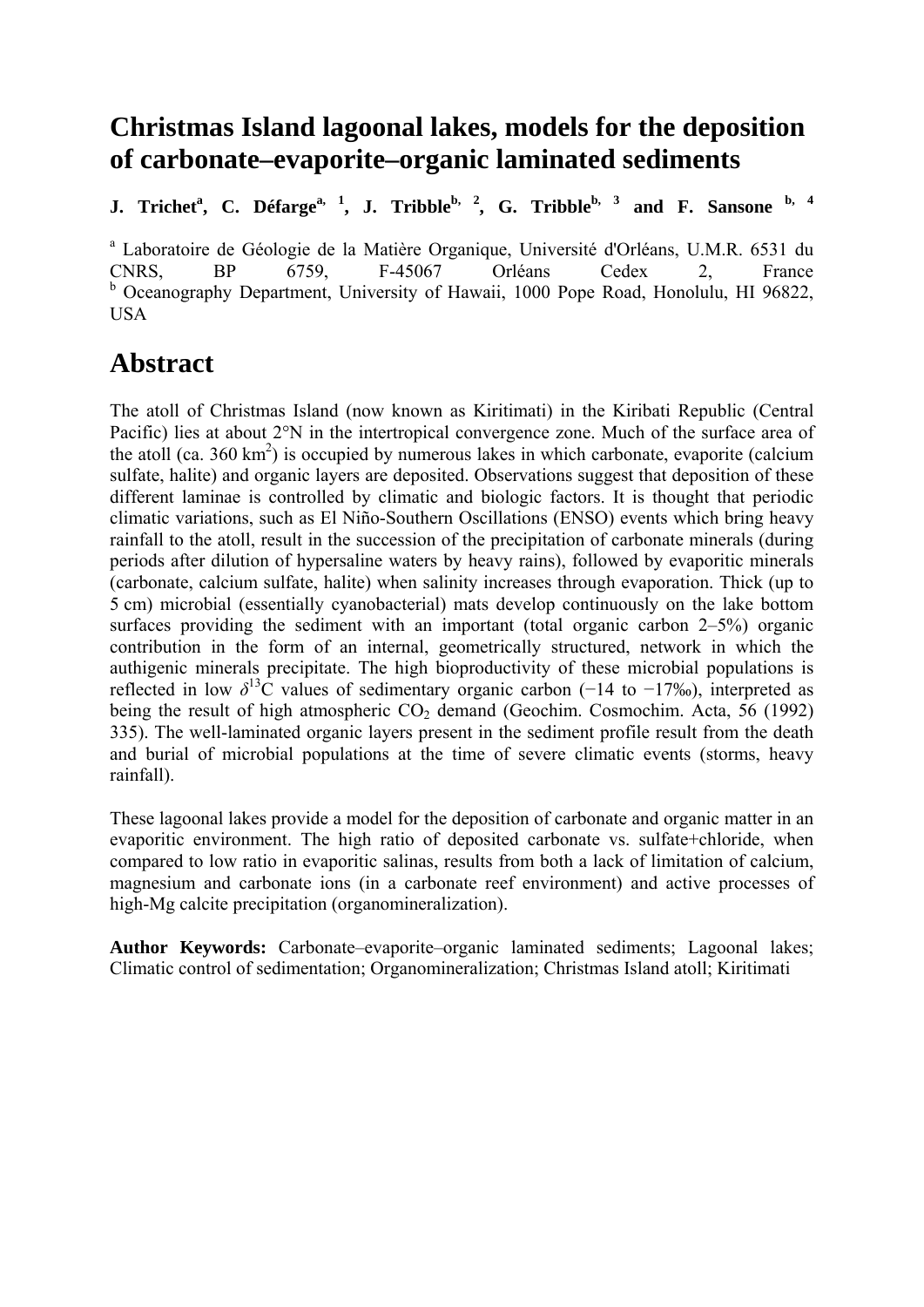## **1. Introduction**

Laminated series displaying sequential alternations of evaporitic (anhydrite, gypsum, halite) and carbonate (calcite, dolomite) layers are encountered in numerous sedimentary basins worldwide. Two main types of environment are considered for the deposition of those laminated series: (1) standing, possibly deep (Schmalz, 1969), bodies of water, and (2) shallow water, in supratidal flats or desert environments. These two types of environment are not mutually exclusive in an evaporitic/carbonate series; strata deposited in shallow water may overlie those deposited from deeper standing-water bodies at the end of an evaporative drawdown period ( Maiklem, 1971). Shallow water evaporitic deposits can clearly form without any temporal, or spatial association with deep deposited series: for example in salt ponds, evaporative salinas or salt works. In such deposits the relative amount of deposited carbonate versus sulfate+chloride is low owing to the respective amount of these species precipitated from sea water (carbonate/sulfate+chloride, 0.1/27.109, w/w). In contrast with such very shallow water evaporitic environments other basins, such as Messinian basins considered to contain deeper waters, can be the seat of evaporite–carbonate–organic matter deposition (e.g. McKenzie; Bellanca and Decima). Periodic influx of meteoric or marine waters to evaporative basins can dilute the brines to below gypsum saturation and thereby increase the ratio of carbonate to sulfate+chloride that is deposited. The somewhat shallow water environment of deposition in some of the Messinian deposits is supported by the presence of organic-rich layers presumably derived from cyanobacterial populations that formed temporary mats on the sediment surface ( Ort and Rouchy). These sedimentary sequences, therefore, contain carbonate, evaporite, shale and organic matter layers, in various proportions.

A source of insight into the geodynamical conditions leading to such sedimentary deposits is the observation of similar Recent deposits, for which the physico-chemical and biological parameters can be observed and measured. The aim of this paper is to present a Recent environment in which the sedimentation of alternating carbonate, evaporite and organic layers is essentially controlled by climatic and biological factors. This environment is found on the large atoll of Kiritimati (formerly called Christmas Island), in the Kiribati Republic, Central Pacific. The total absence of any silicate rock in this atoll type reef environment explains the lack of any marly or clayey material within the deposits.

# **2. Christmas Island atoll**

Christmas Island is located close to the Equator ( $\sim$ 2°N) in the Central Pacific (Fig. 1). It is the largest of the world's atolls as defined by its land surface (ca.  $360 \text{ km}^2$ ). The eastern, central and north-eastern parts of the island are occupied by numerous (ca. 500) lakes (Fig. 2), separated by a few meters to tens of meters of sandy or reef rock deposits (Fig. 3). This feature in the atoll's morphology was first interpreted by Valencia (1977) as being the result of both sea level rise after the last glacial period and a northwestward tilting of the atoll.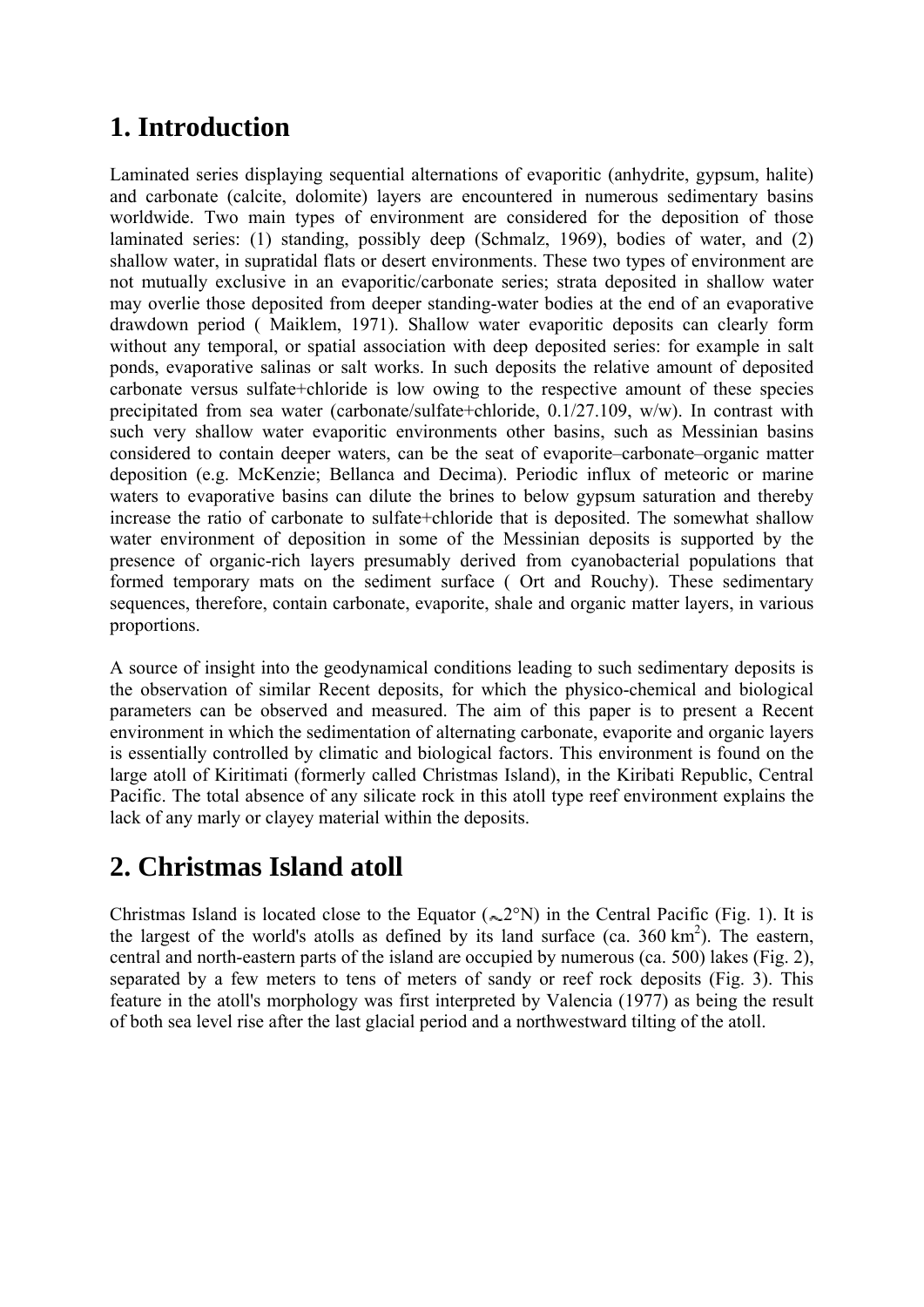

Fig. 1. Map of the Pacific Ocean showing the atoll of Christmas Island in the Line Islands archipelago.



Fig. 2. Map of Christmas Island. Boxes indicate areas of lakes studied, as shown in Fig. 3a and b.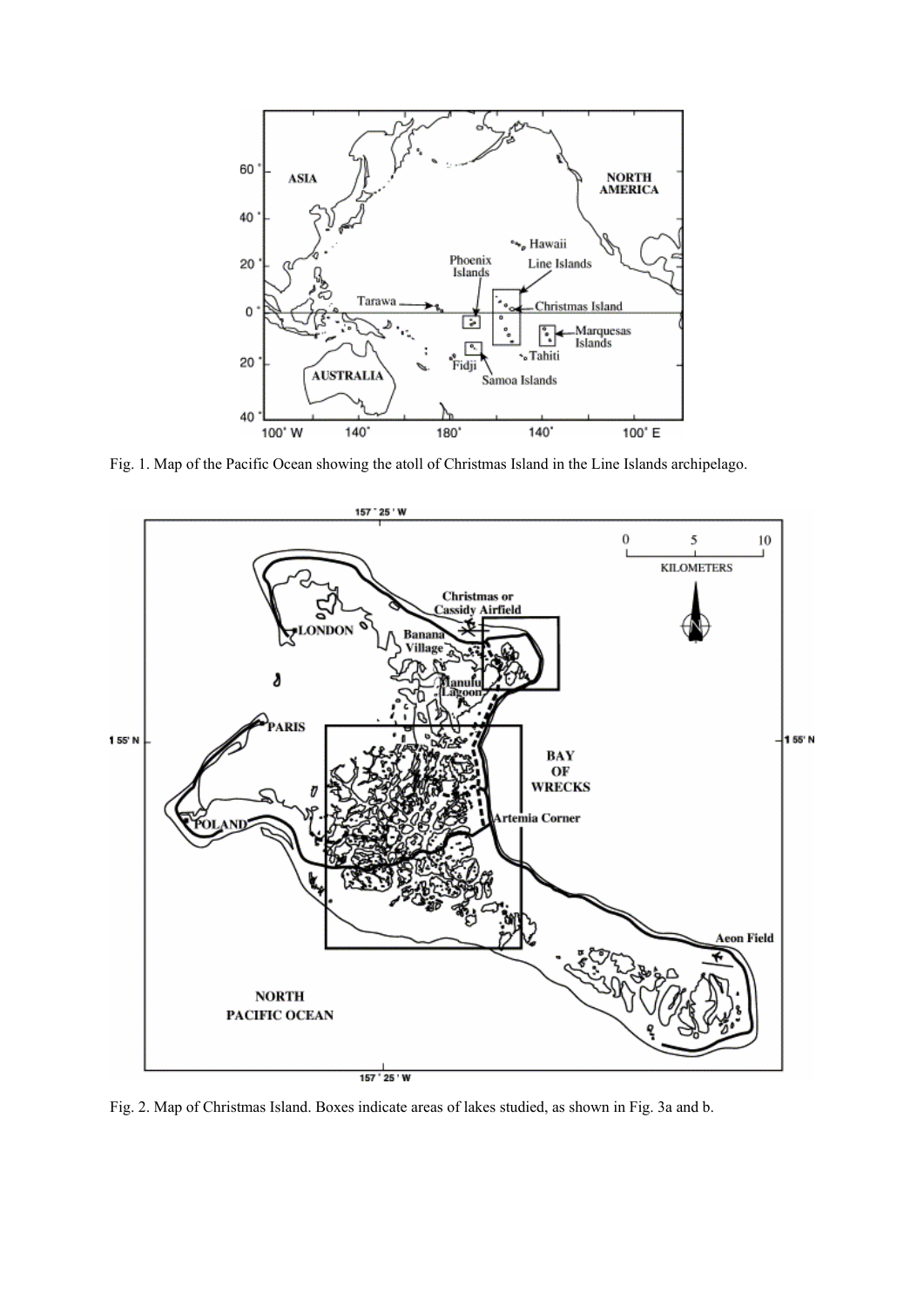

Fig. 3. Localization of lakes referred to in this paper: (a) in the eastern part of the island, and (b) in the northeastern part of the island.

The surface area of the lakes range from  $16 \text{ km}^2$  (Manulu lagoon; Fig. 2 and Fig. 3) to a few square meters for the very shallow ones (some tens of centimeters deep). They can be either isolated or interconnected, the more westerly ones being connected with the main open lagoon ( Fig. 3a). The lakes have salinities ranging from brackish (ca. 17‰) to hypersaline ( $\geq$ 300‰; Valencia, 1977). The high salinity of some lakes is reflected in the common presence of calcium sulfate or halite deposits around the edges of the lakes.

Significant differences can be observed between close, and even adjacent, lakes: the color of the top sediment can vary from gray to red, through green, orange or pink and the water level can be significantly different (up to 1 m between two nearby lakes, according to Valencia, 1977). Salinity can also be significantly different between close lakes, varying for example, from 69‰ in lake 5 to 116‰ in lake 3 and 202‰ in lake 14 ( Fig. 3a). Such features suggest that each lake behaves as a spatially well-defined, partly close, unit. This also suggests a very complex hydrology within the bulk lagoonal sedimentary assemblage, resulting, most probably, from a complicated association of lagoonal patch reefs and sediments that were developed and deposited, respectively, during the late Quaternary sea level rise ( Valencia, 1977). The individuality of the lakes makes their development and structure of widespread interest, given that Christmas Island provides, as a whole, a rich variety of biogeochemical conditions under similar climatic conditions.

## **3. Materials and methods**

Field work was carried out in 1983, 1984, 1988 and 1990. Physico-chemical parameters were measured in the lake waters during the 1983 and 1984 visits (Schoonmaker et al., 1985) and in the interstitial solutions collected from core samples in 1990. The sediment cores were obtained using transparent, 10-cm diameter, 100-cm long, plastic tubes. In most cases the sediment bottom was not reached, indicating sediment thicknesses over 2 m at a few meters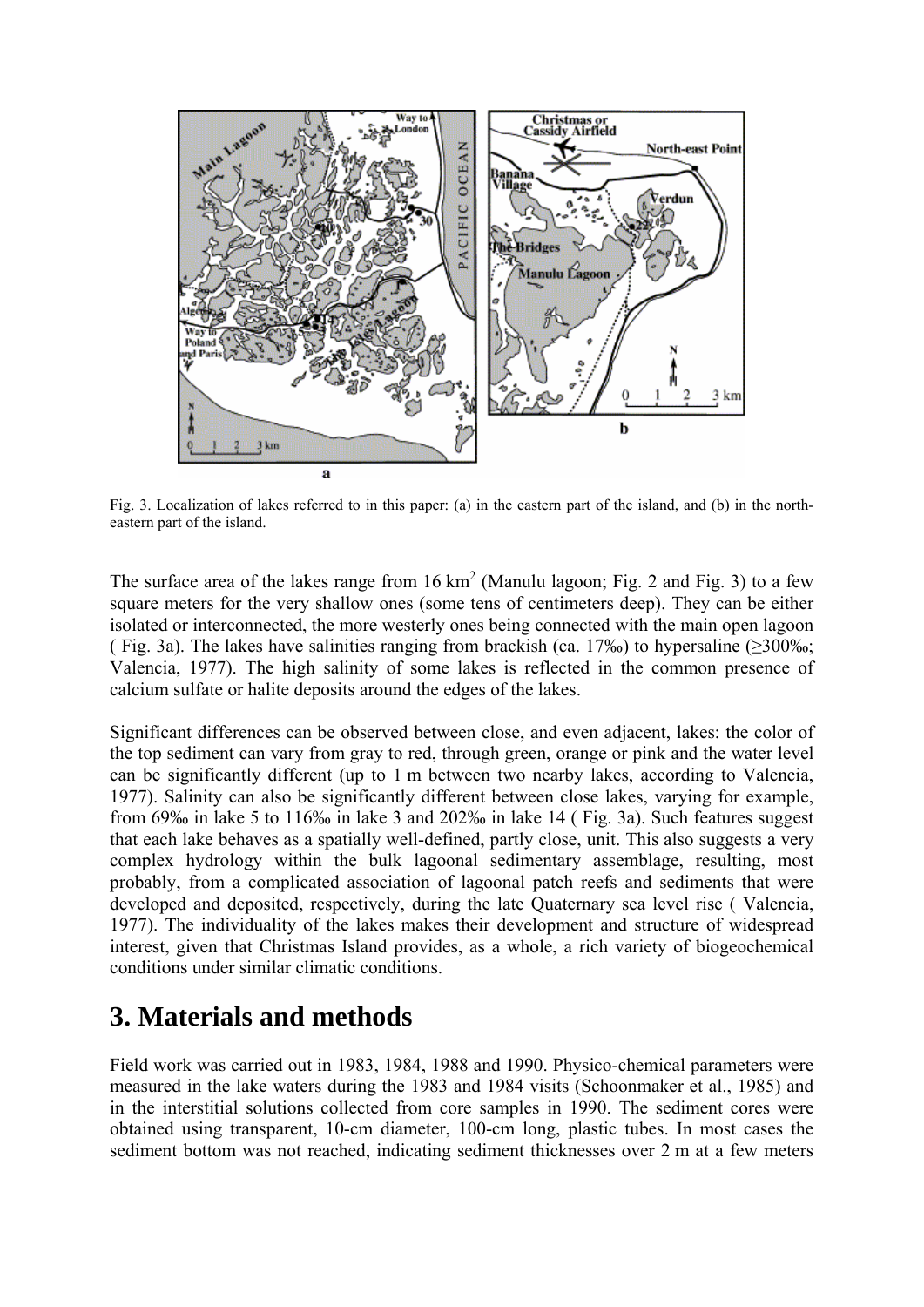distance from the shore line. The location and identification number of the lakes visited are shown in Fig. 3a and b.

The mineralogy of the fine fraction  $\ll 80 \mu m$ , in order to eliminate larger bioclasts) was obtained by X-ray diffraction. Where Mg calcites were present, the percentage of  $MgCO<sub>3</sub>$  was calculated from the position of the (104) peak (Goldsmith and Graf, 1958).

The fine structure of the sediment was observed by scanning electron microscopy, using a cryo-scanning electron microscope (Philips 525 M equipped with an Oxford Cryotrans CT 1500 cryo-preparation system). The cryo-preparation device, which quenches the interstitial water of the samples at −210°C in nitrogen slush, then sublimates the superficial ice crystals formed, enables conservation of fragile organic or organo-mineral structures by preventing distortion induced by vacuum conditions within the microscope chamber (Défarge et al., 1996).

Total organic carbon (TOC) was measured by neutralizing in NaOH the  $CO<sub>2</sub>$  released by combustion of the organic residue left after treatment of the bulk sediment by 1 N HCl (Carmhograph Wösthoff apparatus).

 $CO<sub>2</sub>$  from both carbonate and organic carbon was prepared for mass spectrometry isotopic analysis.  $CO<sub>2</sub>$  from carbonate was obtained from acid (H<sub>3</sub>PO<sub>4</sub>) dissolution of carbonate grains. For organic carbon, the  $CO<sub>2</sub>$  was obtained from the oxidation of the sediment organic matter, as follows. After successive HCl/NaOH/HCl treatments, the residue was subjected to combustion under vacuum, at 850°C, for a half hour in the presence of Cu oxides and an Ag wire, in order to fix sulfur species. Water and  $CO<sub>2</sub>$  were fixed in an acetone/dry-ice mixture and liquid  $N_2$ , respectively.  $CO_2$  was then analyzed by mass spectrometry.

# **4. Sedimentary facies**

#### **4.1. Macroscale observations**

Profiles of the uppermost sedimentary strata are shown in Fig. 4, drawn from cores taken to depths varying from 26 (in lakes 1 and 22) to 98 cm (in lake 7). Fig. 5b shows the facies of the topmost sedimentary layers in lake 30 and Fig. 5c–f, more detailed views of layers in lakes 22 and 30, from various depths (down to 92 cm in lake 30).

A notable characteristic of these deposits is the centimeter scale thickness of the top layers, which host cyanobacterial populations. This thickness can reach up to 5 cm, as observed in lakes 4 and 22 in 1990. The thickness of the underlying strata varies from millimeters to centimeters (Fig. 5b–f).

Also of note is the alternation of three main lithological types of layers: organic-rich, carbonate-rich, and evaporitic. The so-called organic-rich layers are dark colored and finely laminated. They correspond to Present (top) or older layers which are or were composed of living microbial, essentially cyanobacterial, populations (Cohen and Ideses, 1989). As happens in other similar microbial sediments deposited in reef environments (kopara type deposits according to the name given to these deposits in the Paumotu Archipelago, Défarge et al., 1994), decay of the microbial organic matter liberates significant amounts of carotenoid (cyanobacterial and bacterial) pigments ( Trichet and Défarge, 1999), which are responsible for the reddish to brownish color of the resulting organic-rich strata.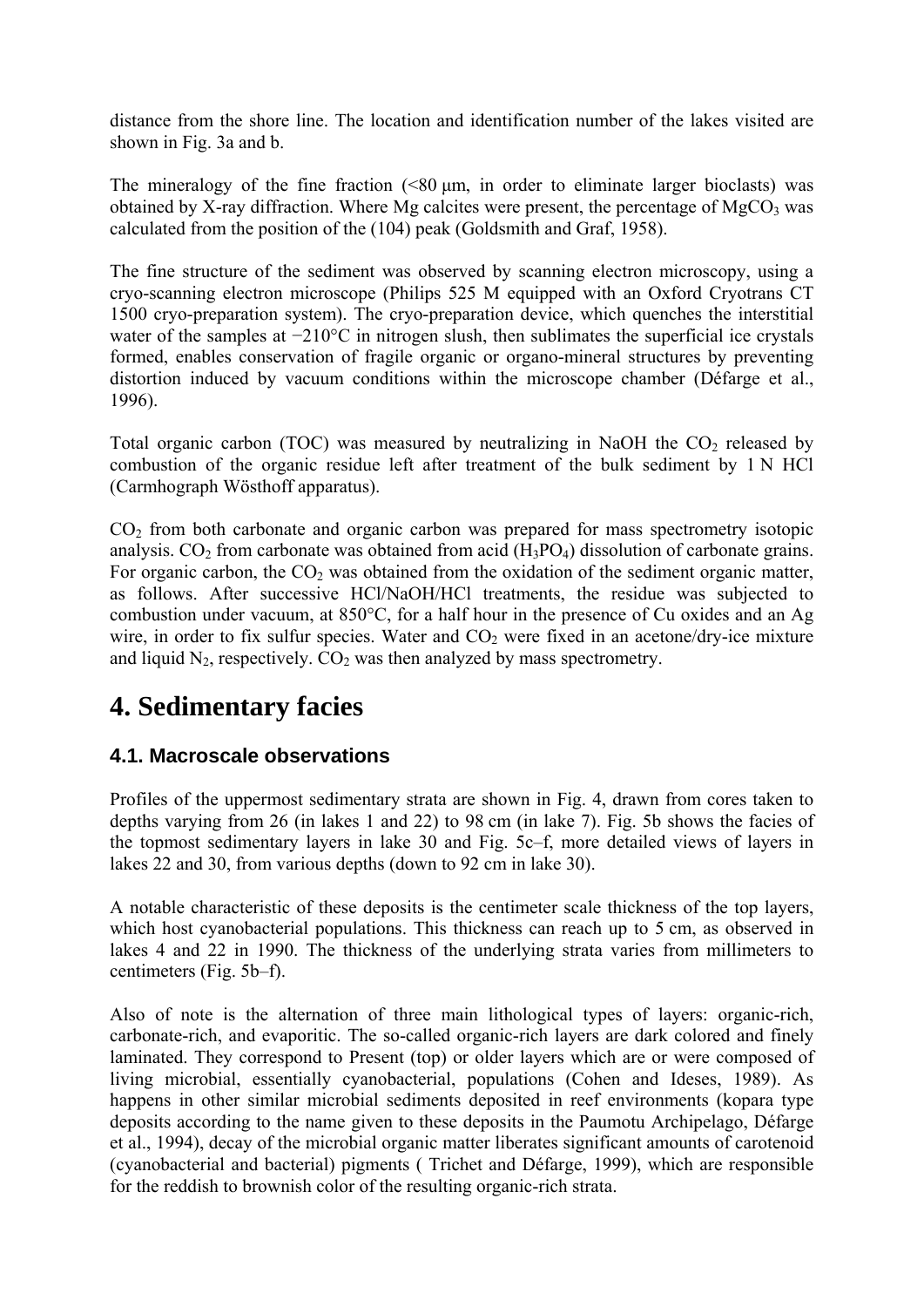

Fig. 4. Sedimentary profiles, lithology and salinity of lake water in five lakes from Christmas Island.

Carbonate-rich layers are never really white in section, but always faintly tinted (Fig. 5b–f). Although they can appear to be very fine-grained to the naked eye (for example, the white carbonated mud in the lake 7 profile; Fig. 4), they also commonly display a pseudo-sandy facies under low magnification. Examples of such a facies are given in Fig. 5d and f. The sediment is made of sub-rounded sand-sized (ca. 100 μm–1 mm) bodies whose structure can be observed under the scanning electron microscope (see following paragraph). These bodies are composed of an organo-mineral association of microbially derived organic matter and authigenic, very fine-grained (1 μm range), carbonate minerals. The presence of significant amounts of organic matter within those sand-sized bodies is suggested, in the field, by the gelatinous habit of these whitish layers. Shells or shelly fragments, generally localized in discrete levels, are also common carbonate constituents of the sediments (lake 1, Fig. 4).

Evaporite-rich layers are identified at low magnification by their light, translucent character. They contain mainly either halite (water soluble) or gypsum (less water and HCl soluble). Dissolution in water generally leaves a substantial residue, indicating that gypsum is dominant in most of the evaporitic layers collected in our 1990 excursion. X-ray diffraction of cores taken on earlier excursions confirms that gypsum is much more abundant than halite in most samples analyzed. No other evaporative salts were identified. Coarse grains can be seen at low magnification (Fig. 5e) and the contact between evaporitic and other, generally organicrich, layers is either abrupt or more complex ( Fig. 5e).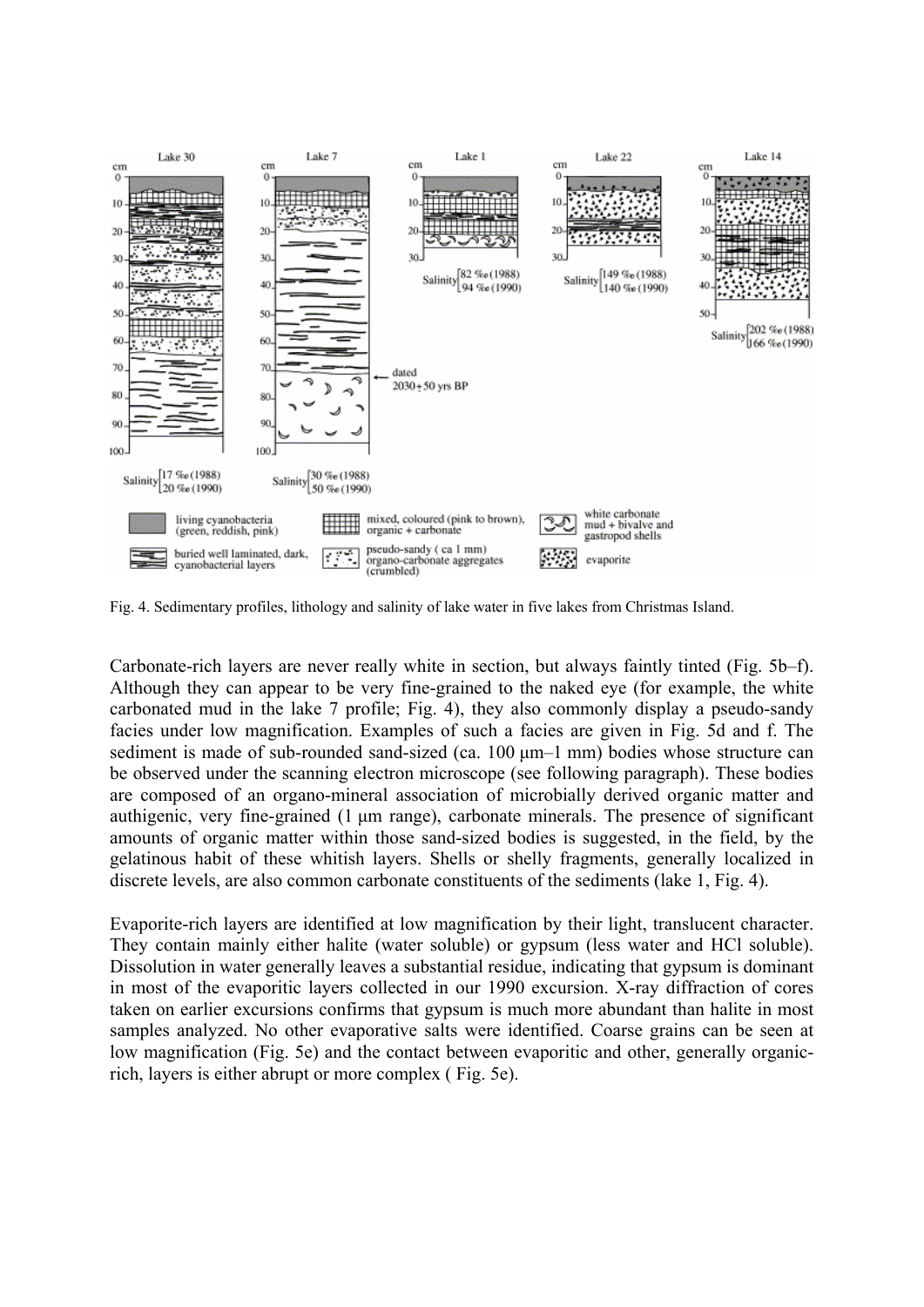

Fig. 5. Field and stereomicroscope photographs. (a) Aerial view of the lakes in the eastern part of Kiritimati Island. (b) Top of a core collected from lake 30 sediment. Scale graduation is 5 cm. (c) Stereomicroscope view of the top of lake 22 sediment. Scale graduation is 1 mm. A: Green to orange, superficial organic-rich layer, including Ca–Mg carbonate and gypsum minerals. B: White mineral-rich layer composed of Ca–Mg carbonates, gypsum, halite and organic matter. C: Green organic-rich layer similar to layer A. D: White mineral-rich layer similar to layer B. E: Red organic-rich layer including Ca–Mg carbonate and gypsum minerals. F: Layer similar to layer E, with larger gypsum crystals. The light spots scattered on the picture correspond to water droplets which formed, soon after the sample was removed from the refrigerator. (d) Stereomicroscope view of lake 30 sediment between 8 and 11 cm depth, showing a gelatinous, carbonate pseudo-sandy layer (A), overlaying a stromatolitic layer (B) composed of alternating organic and Ca–Mg carbonate-rich laminae. Each fine sand-sized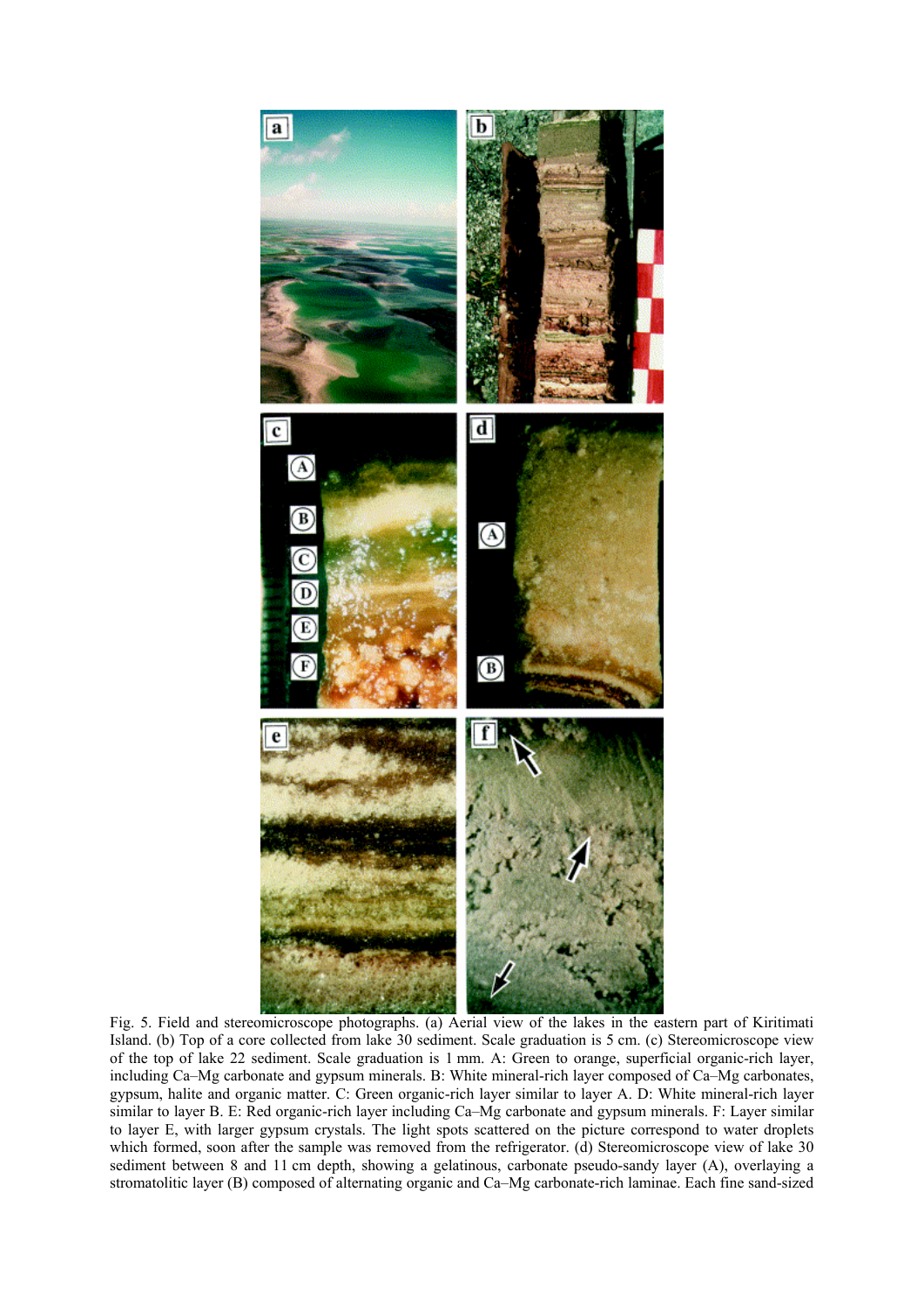(ca. 100 μm) grain is an organo-mineral aggregate of Ca–Mg carbonate and organic matter. Same scale as in Fig. 5c. (e) Stereomicroscope view of lake 22 sediment between 25 and 28 cm below the surface, showing its stromatolitic texture formed by an alternation of dark organic-rich and white mineral-rich sub-horizontal laminae. The minerals are tiny white, Ca–Mg carbonate grains or large translucent gypsum crystals. The vertical dimension of the image corresponds to 1.5 cm. (f) Stereomicroscope view of lake 30 sediment between 87 and 92 cm below the surface. A carbonate pseudo-sandy layer is interbedded between thin dark sub-horizontal organic laminae (arrows). Sandy-sized (ca. 1 mm) grains are organo-mineral aggregates with a composition similar to that described in photo (d). See the ultrastructure of such grains in Fig. 6g. Same scale as in Fig. 5c and d.

#### **4.2. Scanning electron microscopy**

All layers of the deposit share a common feature (Fig. 6a–e, g and h), which is the presence of a well-structured, honeycomb-like, porous (ca. 1 to several tens of micrometers in size) organic network. This network, also present in kopara deposits, results from the reorganization of polysaccharidic and glycoproteic fibrous constituents of the microbial (essentially cyanobacterial) sheaths (Défarge et al., 1994). The physical role of this microbially derived organic matter is clearly important for the sediment, being responsible for the gelatinous habit of most layers and also for the behaviour of the sand-sized grains with respect to reworking and transport processes.

Minerals precipitate authigenically within this organic mesh, as is shown in Fig. 6b–e and g (for high-Mg calcite) and in Fig. 6h (for gypsum). The mean size of carbonate aggregates is in the one to tens of micron range, each grain being micritic.

Magnesian calcite grains show a variety of morphologies, all indicative of bacterial origin (Défarge et al., 1996), as shown in Fig. 6f. Such mineralized bacteria are observed only in certain levels, in particular in the pseudo-sandy gelatinous layers. Similar occurrences are observed in kopara type deposits ( Défarge et al., 1996).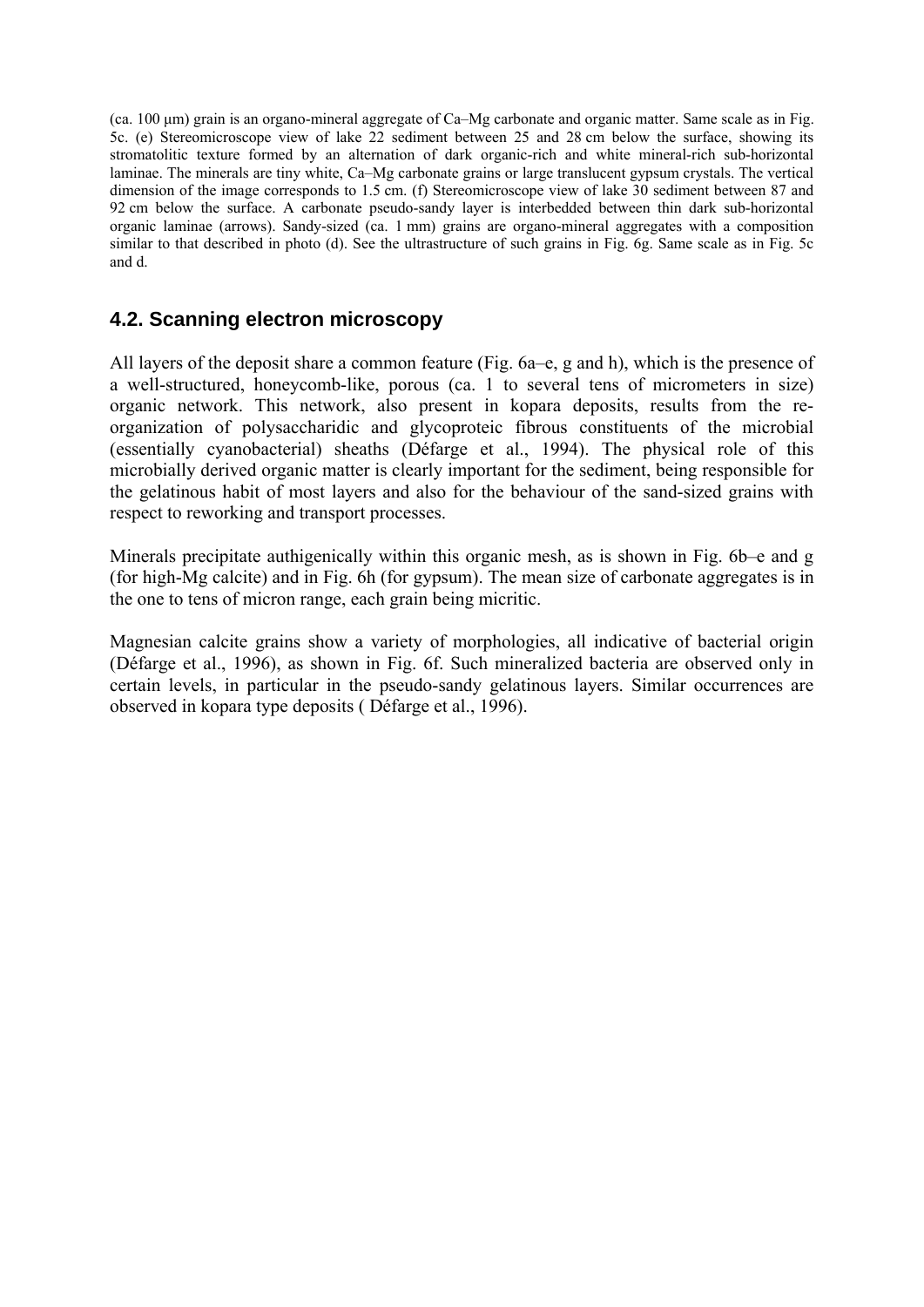

Fig. 6. Cryo-SEM micrographs of the sediments. (a–c) Lake 30, top 10 cm of the sediment, stromatolitic layer. (a) View of an organic lamina, showing its reticular organization. The area indicated by arrows is magnified in Fig. 6b. (b) Aggregate of magnesian calcite grains which have precipitated within the organic network. (c) View of the ultrastructure of a carbonate lamina, showing clusters of Mg calcite precipitates of various sizes, closely associated with organic network walls. (d–f) Lake 30, top 10 cm of the sediment; gelatinous, carbonate pseudosandy layer. (d) View showing the organic framework of the layer, and an Mg calcite aggregate (arrow) closely associated with organic walls. (e) Mg calcite precipitates associated with organic network walls, or, for one (arrow), likely formed within an emptied cyanobacterial filament. (f) Mg calcite rods, fans, dumbbells and spheroidal aggregates, all evocative of encapsulated bacteria, and an unidentified, torn, organic body. (g) Lake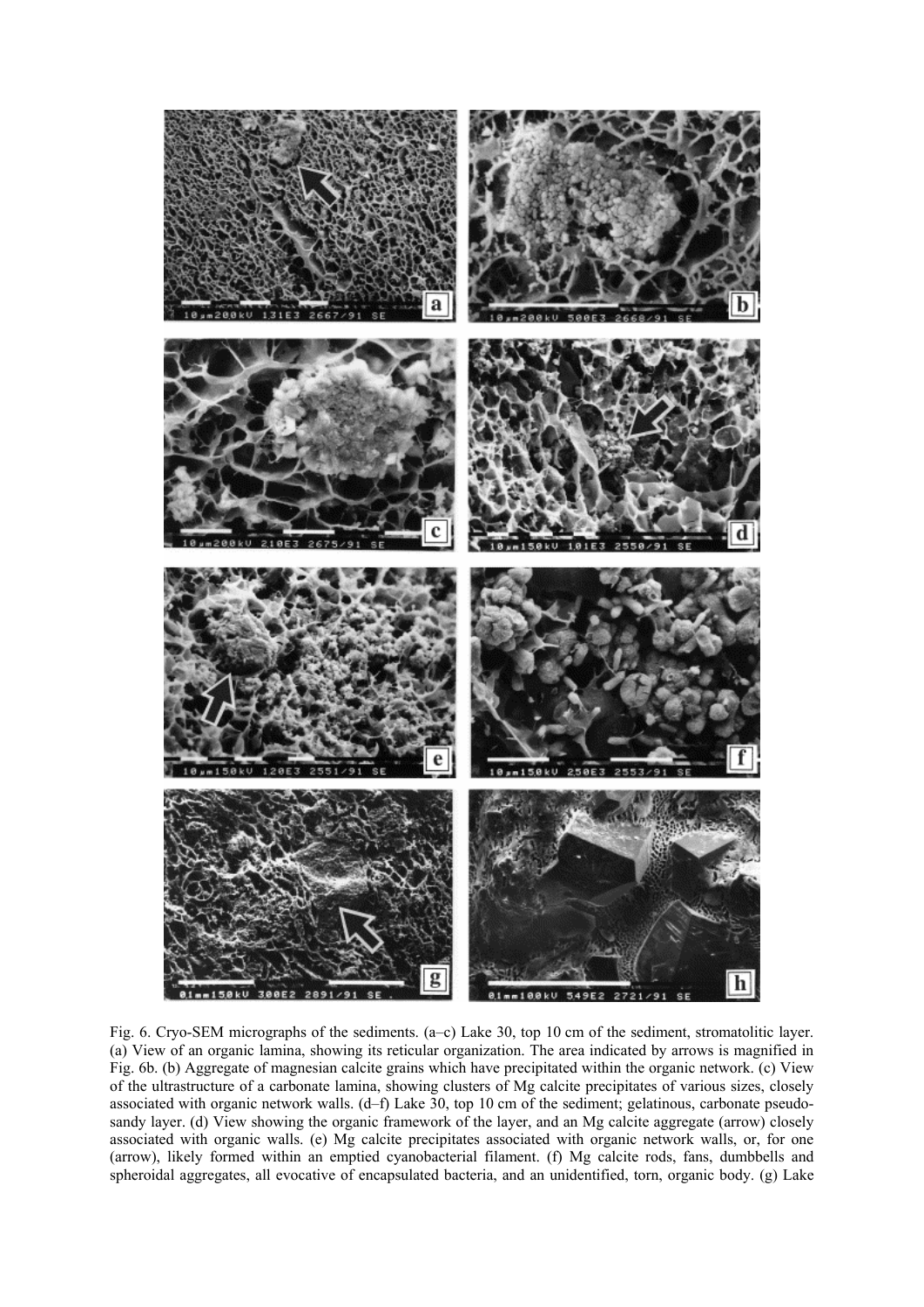30, carbonate pseudo-sandy layer between 87 and 92 cm below the surface of the sediment. View showing the organic framework within the sediment, some large, most probably detrital, aragonite or calcite grains (arrow), and small-sized Mg calcite precipitates associated with the network walls (e.g. on the left of the arrowed grain). (h) Lake 22, stromatolitic layer between 25 and 28 cm below the surface of the sediment. View of a mineral-rich lamina, showing its organic framework (more or less distorted by sample preparation) and large gypsum crystals cutting through the organic network. Microprobe analysis of mineral components present between the gypsum crystals indicates the presence of Ca and Mg.

### **5. Mineralogical data**

The results of qualitative mineralogical analyses performed by X-ray diffraction in surface and core sediment samples from lakes 4 and 22 are shown in Table 1. The reported results are from the University of Hawaii and have been obtained from study of bulk sediment. The mineralogical analysis shows the presence, in variable proportions, of carbonate minerals (calcite, aragonite), calcium sulfate (gypsum, bassanite and possibly anhydrite), halite and unknown mineral(s). It is thought that the bassanite and anhydrite are possible artifacts resulting either from dehydration of gypsum or from precipitation out of remaining pore water during drying of the samples (at 60°C). Anhydrite can also form naturally from gypsum dehydration under certain field temperatures (ca. 60°C).

Table 1. Qualitative mineralogical composition of samples from lakes 14 and 22. H=halite, G=gypsum, An=anhydrite, B=bassanite, A=aragonite, C=calcite, U=unknown (peaks at 3.13, 2.22, and 1.81 Å). Minerals are listed in order of decreasing abundance

|         | Depth (cm) | Mineralogy       |
|---------|------------|------------------|
| Lake 14 | mat        | А                |
|         | $1.5 - 3$  | H, G             |
|         | $6 - 8$    | G, B, An?        |
|         | $9 - 11$   | G, B, A, An?, H? |
|         | $16 - 20$  | B, G, H?, A?     |
|         | $26 - 28$  | G, B, H          |
|         | $46 - 48$  | G, H, B, A       |
|         | $55 - 56$  | G, H, B          |
| Lake 22 | nepheloid  | U, H, A          |
|         | $0 - 1$    | G, B, U, A, C?   |
|         | $1 - 2$    | U, G, A, B       |
|         | $2 - 3$    | G, U, H, A, B    |
|         | $3 - 4$    | G, U, H, A, B    |
|         | $4 - 4.5$  | G, B, A          |
|         | $4.5 - 6$  | G, B, A          |
|         | $6 - 7$    | G, B, A          |
|         | $7 - 8$    | G, B, A          |
|         | $8 - 9.5$  | G, B, A, An?     |

The mineralogy of fine-grained  $(\leq 40 \text{ }\mu\text{m})$  carbonates in layers of lake 30 (Table 2) shows the dominance throughout the sediment of high-Mg calcite with a Mg content (7.3–14.7 mole%  $MgCO<sub>3</sub>$ ) similar to that of the precipitated Mg calcite from kopara type deposits (7–19%)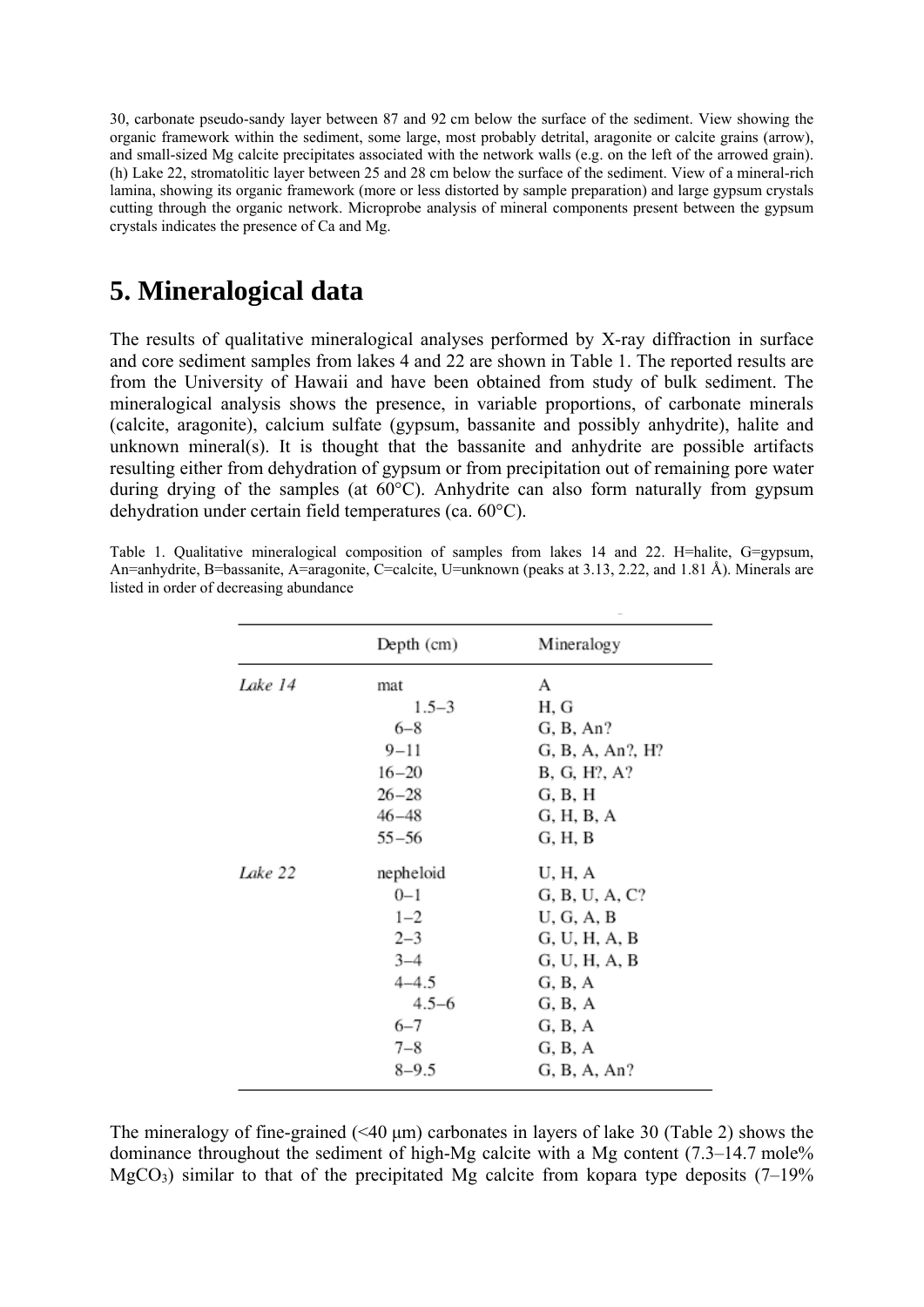MgCO3; Défarge et al., 1996). The Mg calcite is accompanied, below 40 cm, by significant amounts of aragonite and, below 17 cm depth, by protodolomite (high-Mg calcite with 40.4– 43.3 mole%  $MgCO<sub>3</sub>$ ). Traces of another Mg calcite type mineral (27.8 mole%  $MgCO<sub>3</sub>$ ) are observed in one level, quartz occurs in the bottommost part of the sediment and halite is present in some levels. Halite, however, could be an artifact from sample handling.

Table 2. Qualitative mineralogical composition of  $\leq 40$  µm fraction of lake 30 sediments: (+++) major, (++) minor, and  $(+)$  traces

| Depth $(cm)$ | Mg calcite |                 | Protodolomite |                                 | Aragonite | Halite | Other minerals (traces)                    |
|--------------|------------|-----------------|---------------|---------------------------------|-----------|--------|--------------------------------------------|
|              | Abundance  | $MgCO3$ (mole%) | Abundance     | $MgCO3$ (mole%)                 |           |        |                                            |
| $0 - 7$      | $+++$      | 12.1            |               |                                 |           |        |                                            |
| $7 - 17$     | $+++$      | 14.0            |               | $\hspace{0.1mm}-\hspace{0.1mm}$ | ÷         | ÷      |                                            |
| $17 - 27$    | $+++$      | 14.7            | $++$          | 41.3                            |           | ÷      |                                            |
| $40 - 50$    | $+++$      | 14.3            | $++$          | 40.4                            | $+++$     | —      | $\overline{\phantom{m}}$                   |
| $50 - 60$    | $+++$      | 11.7            | $++$          | 43.3                            | $++++$    | $^+$   | Mg calcite $27.8\%$ mole MgCO <sub>3</sub> |
| $60 - 68$    | $+++$      | 7.9             | $^{+}$        | 44.4                            | $+++$     | $++$   |                                            |
| $83 - 93$    | $^+$       | 7.3             | ÷             | 42.4                            | ÷         | $++$   | Ouartz                                     |

### **6. Carbon isotopic data**

Isotopic data for organic and inorganic carbon in fine-grained (<40 μm) carbonate in samples from lake 30, as well as the TOC content in these fractions, are presented in Table 3. TOC varies between 2 and 5%.  $\delta^{13}$ C for carbonates is slightly positive, with the exception of the top sample where it is slightly negative.  $\delta^{13}$ C for organic carbon is negative, with values between −14 and −18‰.

Table 3. Total organic carbon (TOC) content and *δ*13C data for organic and carbonate carbon in lake 30 samples

| Depth<br>(cm) | TOC<br>(%) | $\delta^{13}$ C org.<br>$(\%$ o, PDB) | $\delta^{13}$ C carb.<br>$(\%$ <sub>c</sub> , PDB) |
|---------------|------------|---------------------------------------|----------------------------------------------------|
| $0 - 7$       | 4.67       | $-16.13$                              | $-2.51$                                            |
| $7 - 17$      | 2.83       | $-14.86$                              | $+1.22$                                            |
| $17 - 27$     | 2.43       | $-16.15$                              |                                                    |
| $40 - 50$     | 2.11       | $-17.28$                              | $+2.42$                                            |
| $50 - 60$     | 2.20       | $-15.54$                              | $+1.65$                                            |
| $60 - 68$     | 2.23       | $-14.35$                              | $+0.31$                                            |
| $83 - 93$     |            | $-14.76$                              | $+0.14$                                            |

### **7. Discussion**

#### **7.1. Climatic variations as source of variations in salinity**

Several lines of evidence suggest that sedimentation of the contrasting successive layers in the lakes is controlled by variations of water salinity. Shell-rich layers are considered to form during periods of low to normal salinity. Shell-rich outcrops at the periphery of some lakes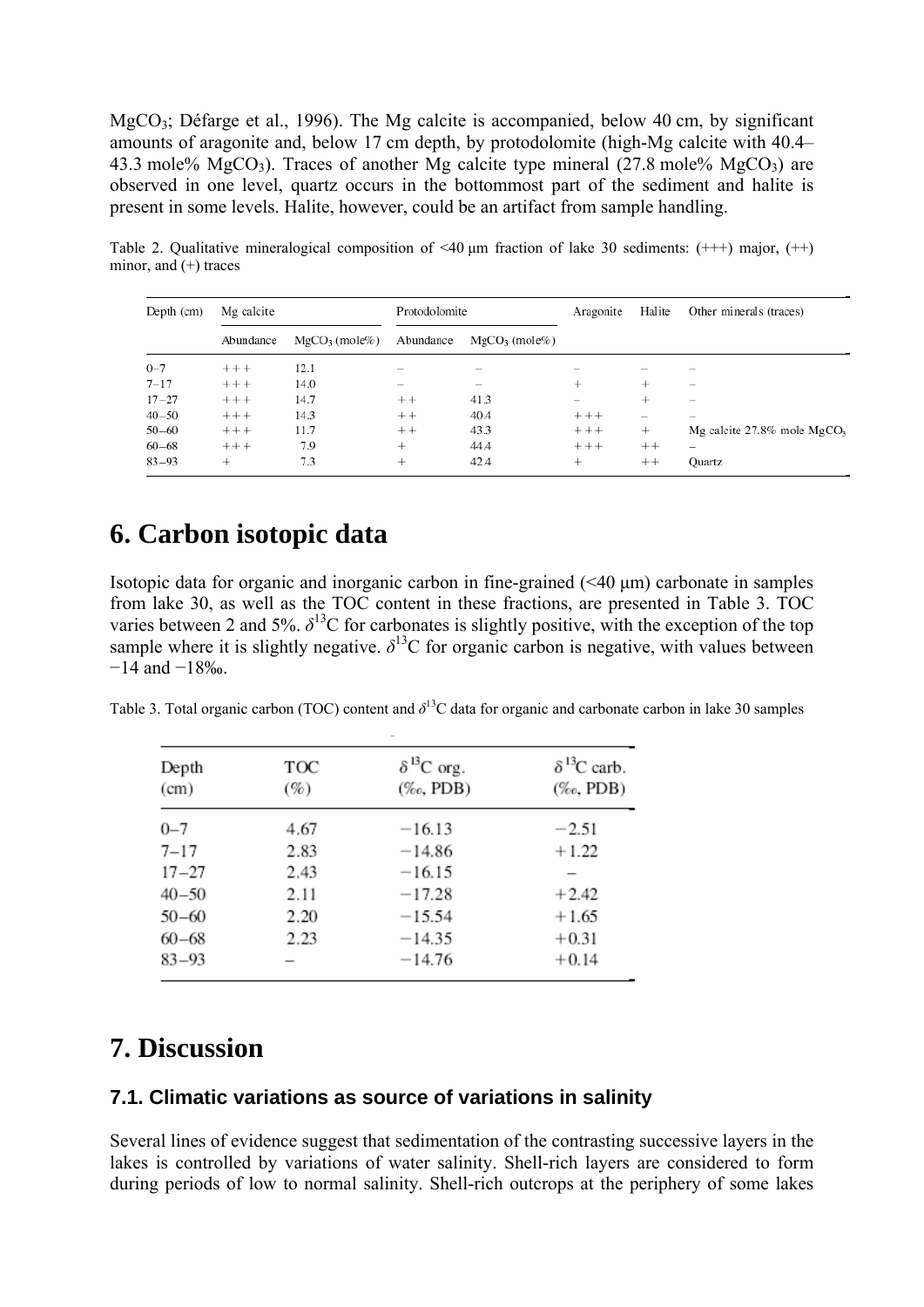are considered to be markers of the extension of earlier lakes containing low to normal salinity waters. In contrast, evaporitic deposits, whether in the sediment profile or at the periphery of the lakes, reflect hypersaline conditions. Conditions suitable for the growth of cyanobacterial populations are met in waters with widely varying salinity, from brackish to greater than 300‰ (Valencia, 1977).

The main mechanism responsible for recurrent variations of salinity has been attributed by Schoonmaker et al. (1985) to be El Niño-Southern Oscillations (ENSO) events. Visits in July 1983, three and a half months after the end of the 1982–1983 dramatic ENSO event, and in June 1984, approximately 1 year later, allowed Schoonmaker et al. (1985) to observe that: (1) lake surface salinities had decreased in July 1983 to the range of 1.5–55‰, in contrast to the range of 42–300‰ observed in 1971 by Helfrich et al. (1973), when climatic conditions were not under the control of an ENSO event; (2) many lakes were stratified in 1983, displaying well-defined haloclines and pycnoclines. For example, in lake 10, a somewhat saline upper layer (ca. 40‰, 28°C) overlaid a hypersaline (up to 250‰), hot water (60.7°C) layer; and (3) approximately 1 year later (June 1984), surface salinities had recovered to the range of 15– 142‰, and water column stratification was perceptible in only one pond.

Such observations suggest that the recovery to highly saline conditions takes approximately 1 year, much shorter than the cyclic 6–7-year period which is considered typical for El Niño events (Quinn et al., 1987). The stratification breaks down slowly through evaporation of the upper layer and upward diffusion of solutes in a water body overlying sediment capped by a thick (up to 5 cm) cyanobacterial layer. As shown by Schoonmaker et al. (1985), through the existence of conservative ratios between major elements  $Na^{+}$ ,  $Mg^{2+}$  and Cl<sup>−</sup> versus K<sup>+</sup>, the water in the different ponds is derived from sea water. Following a period of heavy rain, the waters undergo progressive evaporation over a 5–6-year-long period, leading to supersaturation with respect to calcite and to gypsum, and possibly to aragonite and halite, as shown by non-conservative ratios between  $Ca^{2+}$ ,  $Sr^{2+}$  and  $SO_4^{2-}$  (with respect to K<sup>+</sup>) (Schoonmaker et al., 1985). Temporary deviations of  $Ca^{2+}$  and  $SO_4^{2-}$  concentrations in lake waters collected in July 1983, i.e. shortly after the end of an ENSO event, can be interpreted as resulting from dilution of lake water by the heavy rains and resulting dissolution/precipitation of calcium carbonate and gypsum.

Three months after the end of the 1983 ENSO event and approximately 1 year later (1984), Schoonmaker et al. (1985) measured physico-chemical parameters (pH, alkalinity, dissolved inorganic carbon) consistent with calcium carbonate precipitation in lake waters. In both periods, surface waters were oversaturated with respect to calcite and aragonite, increasing in supersaturation between July 1983 and June 1984. In 1984 the sub-pycnocline water in lake 10 ( Fig. 3) had dropped below calcite saturation, reflecting carbonate precipitation and active photosynthesis.

The sequential precipitation of minerals can therefore be summarized as follows. At the end of an ENSO event and in the period following, water stratification breaks down (ca. 1 year), and the physico-chemical conditions promote calcium carbonate precipitation, both in the lake water and in the underlying microbial mats. During the following 5–6 years, under increasing evaporation, conditions become favorable to calcium carbonate, gypsum and, possibly, halite, precipitation.

As shown by SEM (Fig. 6a–e, g and h), these minerals precipitate within the organic network resulting from the decay of the microbial biomasses and the re-organization of the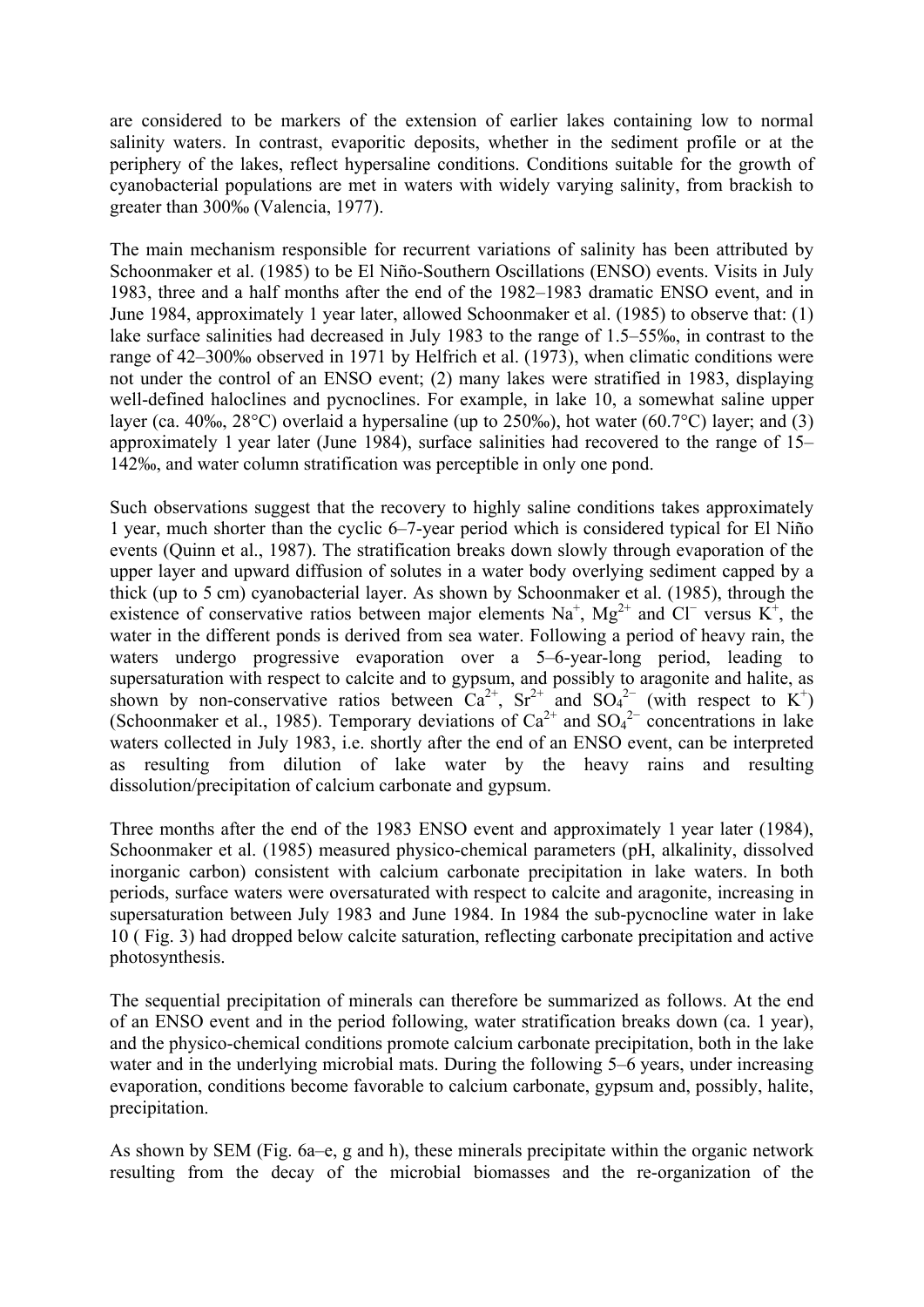polysaccharidic and glycoproteic constituents of the microbial sheaths ( D and D). This organic network is present throughout the sedimentary column. If gypsum crystals indeed grow through the organic network ( Fig. 6h), the carbonates are likely to precipitate either through biomineralization or organomineralization processes ( Défarge et al., 1996). The term organomineralization refers to a non-biologically supported precipitation in which organic substrates act as templates for carbonate mineral nucleation ( Trichet and Défarge, 1995).

The widespread occurrence of this organic matter throughout the sedimentary column results from continuous growth of significant (up to 5 cm thick) microbial populations at the sediment surface. Highly organic, more or less dark-colored layers (Fig. 5b–f), correspond to the buried remains of superficial microbial layers. The interruption of the growth of the cyanobacterial benthic populations most likely results from drastic changes in the lake environment, for example heavy rain during ENSO events or heavy storms.

#### **7.2. Bioproductivity and resulting biogeochemistry of such lagoonal environments**

The presence and abundance of microbially derived organic matter throughout the sediment profile reflects an intense bioproductivity. This active biological production of organic matter is striking in the field and is shown by the centimeters thick (up to 5 cm) top living microbial layers, which contrasts with the lower thicknesses of comparable biomasses overlying other biolaminated, stromatolitic sediments (millimeter scale, for example in Solar Lake, Krumbein et al., 1977). Thicknesses similar to those observed in the Christmas Island lakes have been observed in Polynesian reef environments, in kopara sediments ( Défarge et al., 1994). In both cases, high bioproductivity can be related to favorable environmental conditions: high insolation and temperature, due to low latitude, and the lack of carbon limitation in an environment rich in carbonates and largely open to the atmosphere.

This high biological activity is clearly reflected in the isotopic composition of the organic sedimentary carbon. Values reported in Table 2, are comprised between −14.3 and −17.3‰, and are significantly lower than those commonly reported in other microbial mats: −5.7 in Solar Lake and −10.0‰ in Gavish Sabkha ( Schidlowski et al., 1984), −10.1 to −14.8‰ in Laguna Guerrero Negro, Baja California ( Des Marais et al., 1989). They are, however, similar to those measured in Polynesian kopara deposits, -14.6 to -19.3‰ (Défarge and Trichet, unpublished results).

The slightly negative value of  $\delta^{13}$ C in carbonate precipitating in the surface layer of lake 30 (Table 2) suggests a contribution of light  $CO<sub>2</sub>$  in the carbonate system, either directly from atmospheric  $CO<sub>2</sub>$  fractionated in conditions of high photosynthetic demand (Lazar and Erez, 1992), or from  $CO<sub>2</sub>$  derived from organic carbon oxidation.

A striking feature of those lagoonal lakes, when compared to evaporative littoral salinas, is certainly the high relative amount of deposited carbonate versus sulfate+chloride, minerals. This clearly results from two different processes, both acting in carbonate deposition: (1) development of bivalve and gastropod populations during periods of low salinity in the lakes, and (2) intense Mg calcite precipitation within the organic matter derived from cyanobacteria (organomineralization). Besides climatic conditions favorable to biological growth of either mollusks or cyanobacteria, these two processes result from the lack of limitation of both calcium (abundant in the interstitial solutions of reef rocks and sediments, adding to the calcium provided by periodical sea water inputs) and dissolved carbon species (abundant in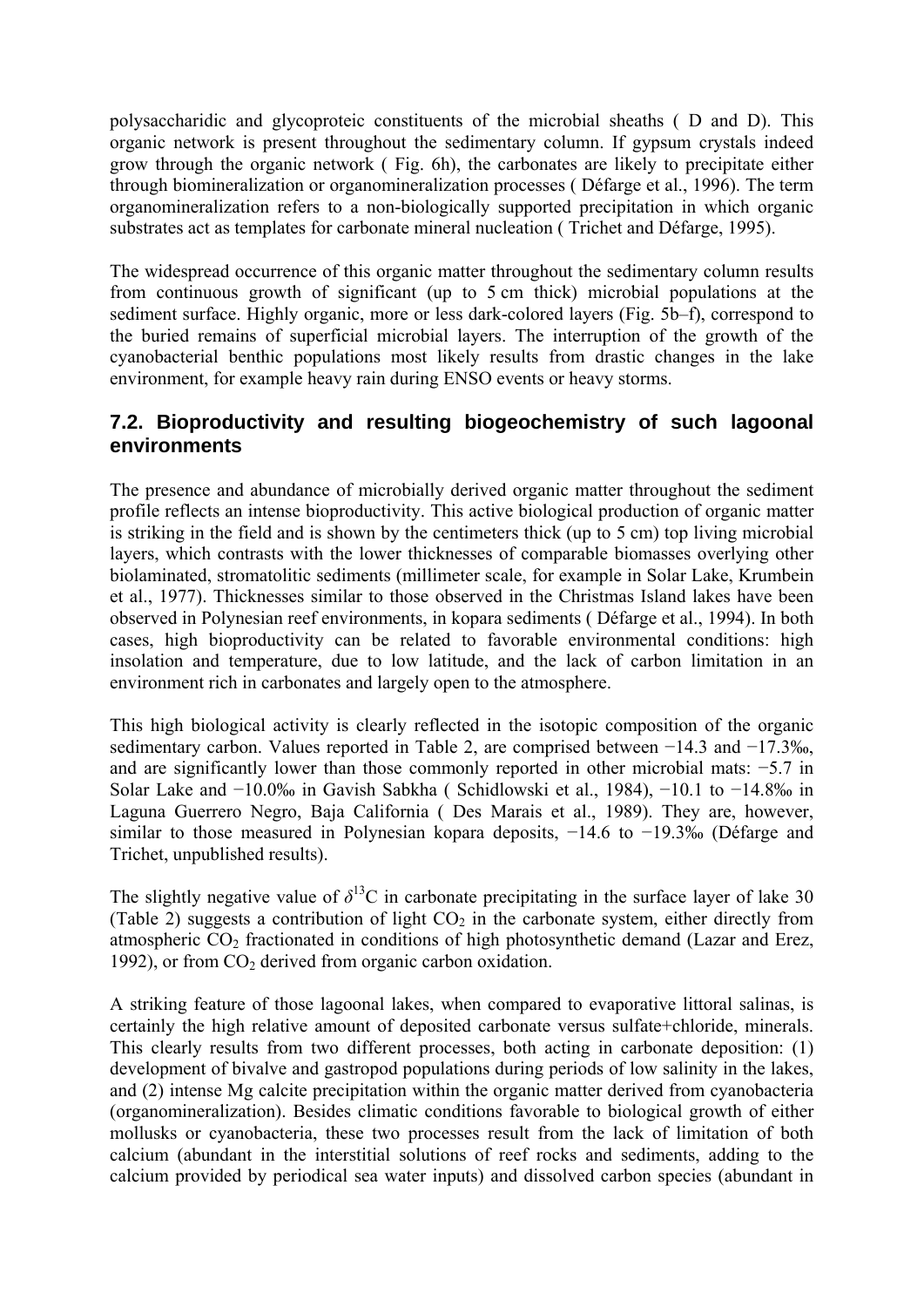the interstitial reef solutions and available from the atmosphere). The ratio of deposited carbonate versus sulfate+chloride is therefore higher in these environments than it is in evaporitic salinas, where the solutions submitted to evaporation are essentially replenished by sea water inputs.

# **8. Conclusions**

As a whole, the environments represented in the different lakes of Christmas Island provide a general model in which the factors controlling the deposition of (carbonate–evaporite– organic) laminated sediments are definitely climatic and biologic. Variations in the salinity of lake waters likely reflect short-term (several years) climatic variations related to the ENSO cycle. The importance of biological processes is reflected in both isotopic markers ( $\delta^{13}$ C of organic carbon controlled by high photosynthetic activity) and the degree of bacterial and cyanobacterial biomineralization. Physical and chemical diagenetic processes leading, respectively, to sediment aggregation and carbonate organomineralization are controlled by microbially derived sedimentary organic matter. Biomineralization and organomineralization processes involve ionic species (carbonate,  $Ca^{2+}$ ,  $Mg^{2+}$ ) whose concentrations are controlled by microbial (essentially bacterial) activities within the different sediment layers, the organic matter present at the surface of the walls of the organic network's chambers acting as templates for mineral nucleation and growth. In any case, these laminated (carbonate– evaporite–organic) sediments must reflect the large amounts of organic matter which were present during their formation and which took a key role in their diagenesis.

# **Acknowledgements**

E. Gibert is kindly thanked for the determination of carbon isotopic values, A.M. Jaunet for help in cryo-SEM observations, D. Panis for X-ray work on lake 30 samples and J.M. Rouchy for providing bibliographical help. We benefited from discussions with S.V. Smith and F.T. Mackenzie. We also thank the reviewers of this paper, Dr C. Schreiber and G. Camoin, as well as C. Taberner and M. Russell for careful reading of the paper.

# **References**

Bellanca, A. and Neri, R., 1986. Evaporite carbonate cycles of the Messinian, Sicily: stable isotopes, mineralogy, textural features, and environmental implications. *J. Sediment. Petrol.* **56**, pp. 614–621.

Cohen, Y., Ideses, R., 1989. Hypersaline cyanobacterial mats: environmental manipulations for the production of specific carotenoids and specific polysaccharides. In: Miachi, S., Karube, I., Ishida, Y. (Eds.), Current topics in Marine Biotechnology: Proceedings of the First International Marine Biotechnology Conference, Japanese Society for Marine Biotechnology, Tokyo, 437 pp.

Decima, A., McKenzie, J.A. and Schreiber, B.C., 1998. The origin of 'evaporative' limestones: an example from the Messinian of Sicily (Italy). *J. Sediment. Petrol.* **58**, pp. 256– 272.

Défarge, C., Trichet, J., Maurin, A. and Hucher, M., 1994. Kopara in Polynesian atolls: early stages of formation of calcareous stromatolites. *Sediment. Geol.* **89**, pp. 9–23.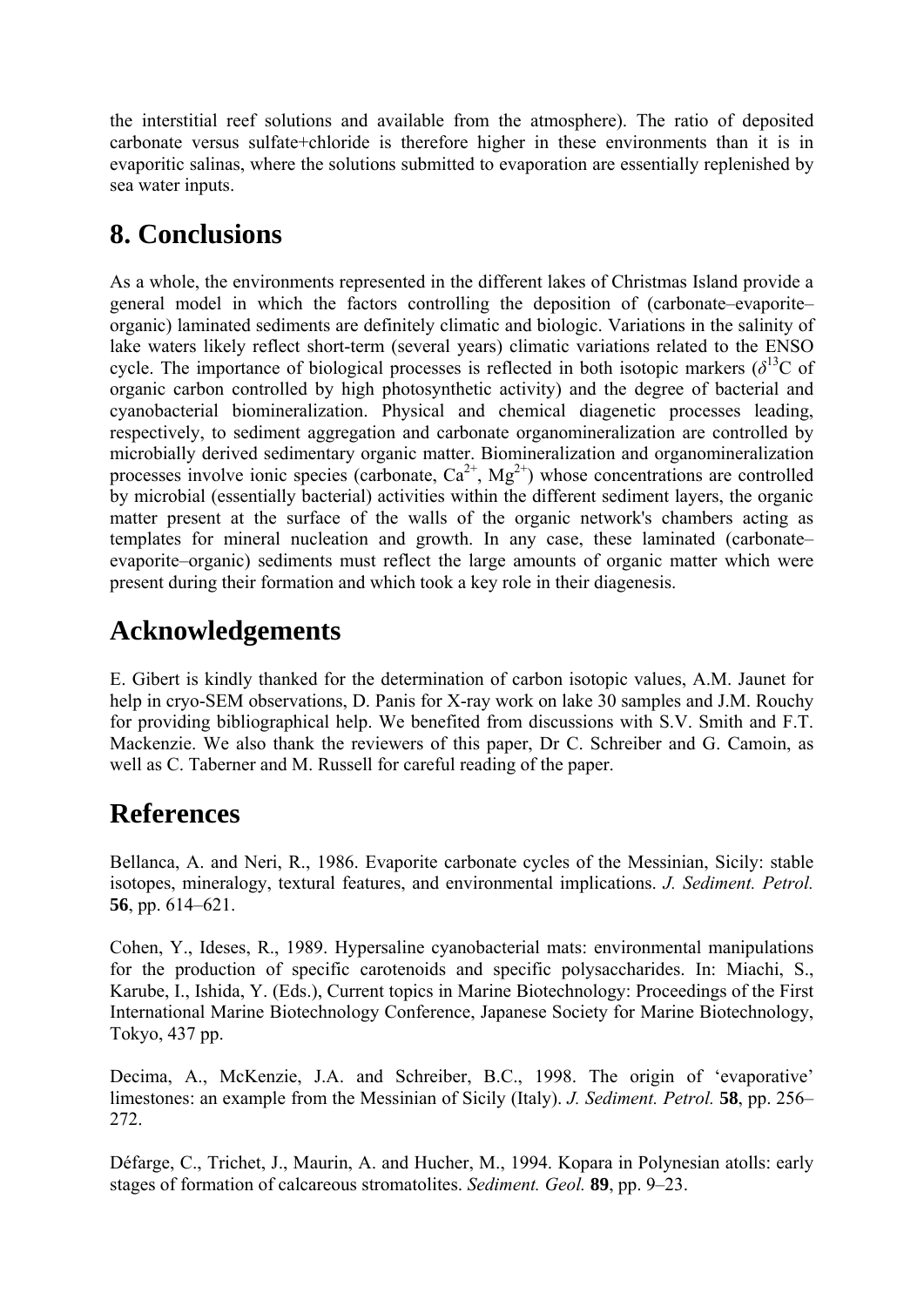Défarge, C., Trichet, J., Jaunet, A.M., Robert, M., Tribble, J. and Sansone, F.J., 1996. Texture of microbial sediments revealed by cryo-scanning electron microscopy. *J. Sediment. Res.* **66**, pp. 935–947.

Des Marais, D.J., Cohen, Y., Nguyen, H., Cheatham, M., Cheatham, T. and Munoz, E., 1989. Carbon isotopic trends in the hypersaline ponds and microbial mats at Guerrero Negro, Baja California Sur, Mexico: implications for Precambrian stromatolites. In: Cohen, Y. and Rosenberg, E., Editors, 1989. *Microbial Mats: Physiological Ecology of Benthic Microbial Communities*, American Society for Microbiology, Washington, DC, pp. 97–113.

Goldsmith, J.R. and Graf, D.L., 1958. Relation between lattice constants and composition of the Ca–Mg carbonates. *Am. Miner.* **43**, pp. 84–101.

Helfrich, P. et al., 1973. The feasibility of brine shrimp production on Christmas Island. Sea Grant Technical Report UNIHI-SEAGRANT-TR-73-02, 173 pp.

Krumbein, W.E., Cohen, Y. and Shilo, M., 1977. Solar Lake (Sinai). 4. Stromatolitic cyanobacterial mats. *Limnol. Oceanogr.* **22**, pp. 635–656.

Lazar, B. and Erez, J., 1992. Carbon geochemistry of marine-derived brines: I.  $\delta^{13}$ C depletions due to intense photosynthesis. *Geochim. Cosmochim. Acta* **56**, pp. 335–345.

Maiklem, W.R., 1971. Evaporative drawdown — a mechanism for water-level lowering and diagenesis in the Elk Point Basin. *Bull. Can. Pet. Geol.* **19**, pp. 487–503.

McKenzie, J.A., 1985. Stable isotope mapping in Messinian evaporative carbonates of Central Sicily. *Geology* **13**, pp. 851–854.

Ortí, F., Pueyo, J.J., Geisler, D. and Dulau, N., 1984. Evaporitic sedimentation in the coastal salinas of Santa Pola (Alicante, Spain). *Rev. Inst. Inv Geol.* **38–39**, pp. 169–220.

Quinn, W.H., Neal, V.T. and Antunez de Mayolo, S.E., 1987. El Niño occurrences over the past four and a half centuries. *J. Geophys. Res.* **92** C13, pp. 14,449–14,461.

Rouchy, J.M., Taberner, C., Blanc-Valleron, M.M., Sprovieri, R., Russell, M., Pierre, C., Di Stafano, E., Pueyo, J.J., Caruso, A., Dinarès-Turell, J., Gomis-Coll, E., Wolff, G., Cespuglio, G., Ditchfield, P., Pestrea, S., Combourieu-Nebout, N., Santisteban, C. and Grimalt, J.O., 1998. Sedimentary and diagenetic markers of the restriction in a marine basin: the Lorca basin (SE Spain) during the Messinian. *Sediment. Geol.* **121**, pp. 23–55.

Schidlowski, M., Matsizkeit, U. and Krumbein, W.E., 1984. Superheavy organic carbon from hypersaline microbial mats. *Naturwissenschaften* **71**, pp. 303–308.

Schmalz, R.F., 1969. Deep-water evaporite deposition: a genetic model. *Am. Assoc. Pet. Geol. Bull.* **53**, pp. 798–823.

Schoonmaker, J., Tribble, G.W., Smith, S.V., Mackenzie, F.T., 1985. Geochemistry of saline ponds, Kiritimati (Republic of Kiribati). In: Gabrie, C., Toffart, J.L., Salvat, B. (Eds.), Fifth International Coral Reef Congress, Papeete, Tahiti, vol. 3, pp. 439–444.